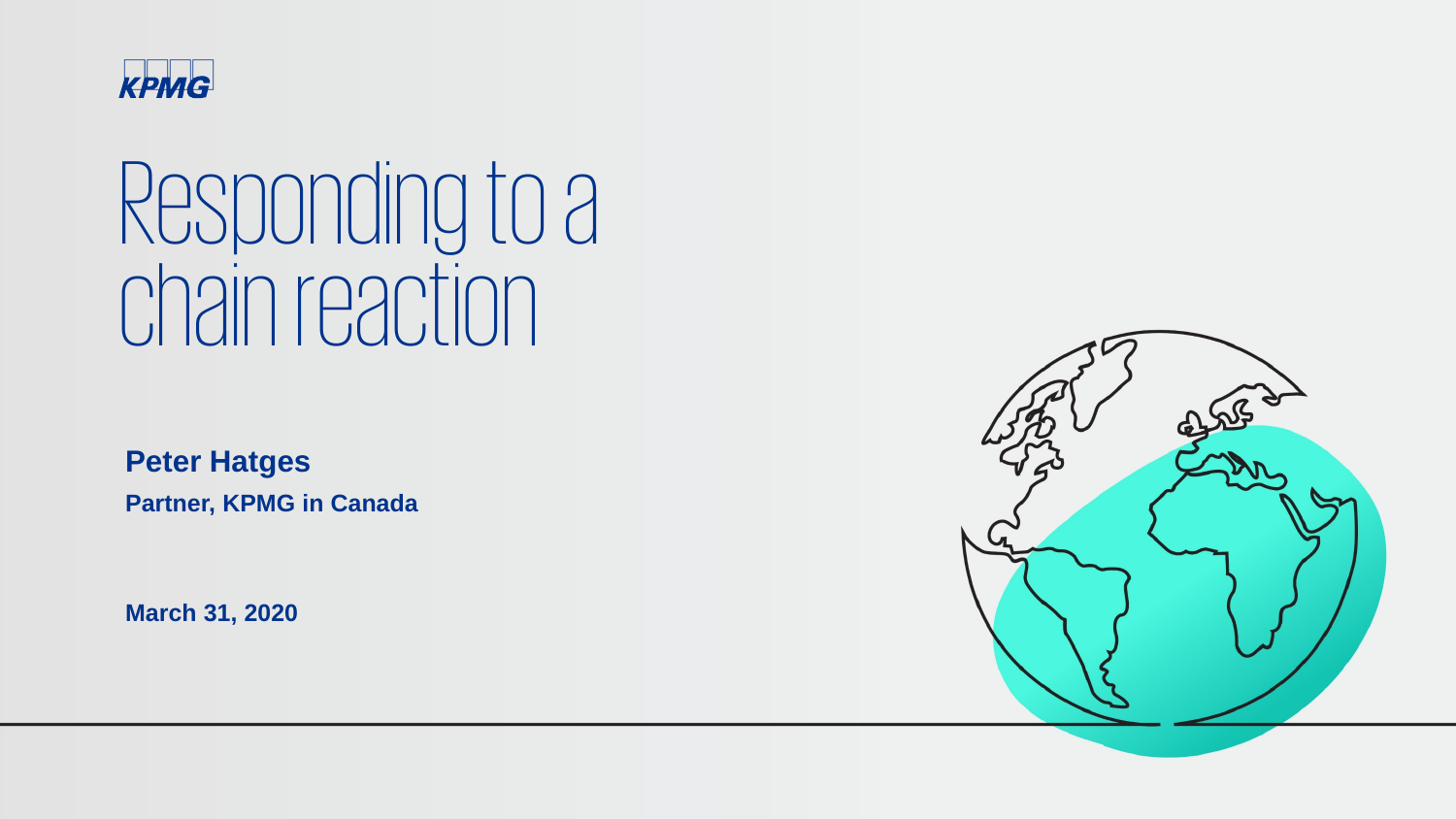### The impact of COVID-19

- The manufacturing sector is a big part of the Canadian economy, accounting for about 10% of our annual gross domestic products, 2<sup>nd</sup> in importance
- When you add transportation and warehousing combined they are the biggest drivers in the Canadian economy
- Severe suspension or suppression of business could last 60 days to a varying degree
- Monthly value of manufactured products is approximately \$60 billion and the sector employs over 1.7 million people
- About 68% of manufactured products are exported



Source: Statista and Bank of Canada

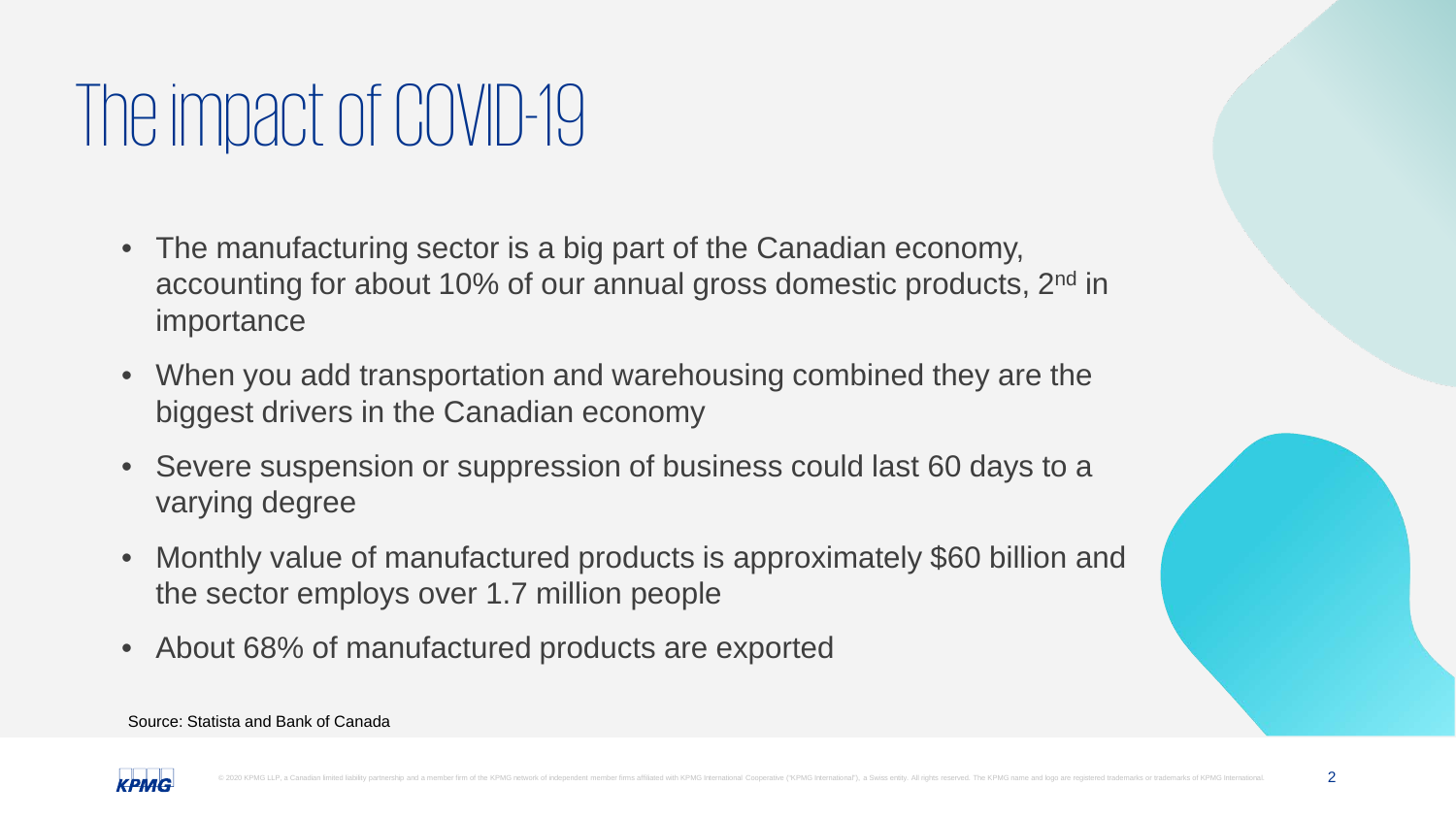### Trickle down effect

- The manufacturing supply chain is fairly integrated within Canada and North America
- Original Equipment Manufacturers (OEM) are reliant upon Tier 1, Tier 2 and Tier 3 suppliers for a variety of products
- The reliance on foreign markets for supply and the significant impact of a disruption has come into focus
- One interruption in the supply chain can stop the manufacturing process completely
- This is happening now



#### Source: Statista and Bank of Canada

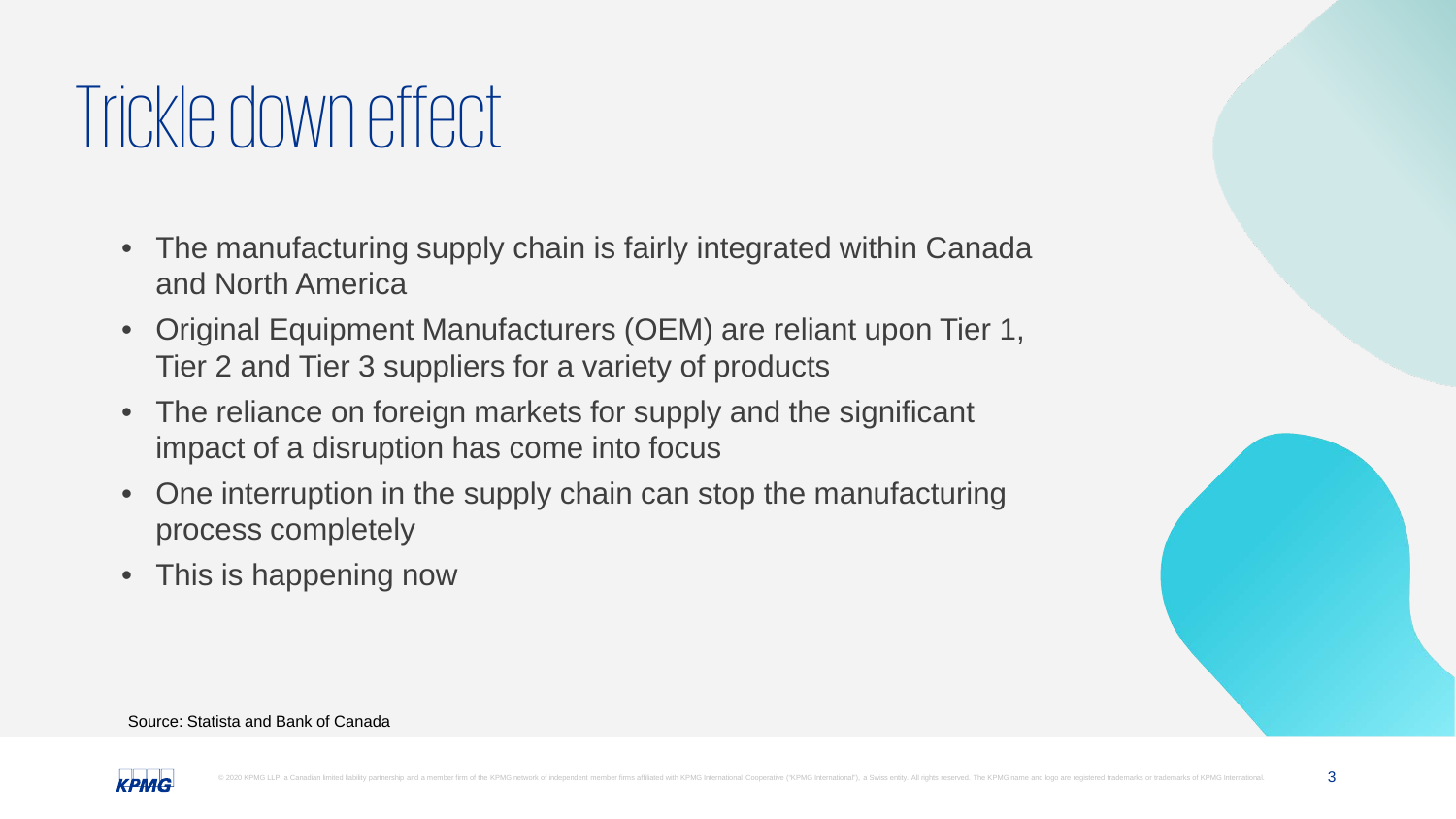### What's going to happen

- Many businesses will likely breach their banking and credit covenants
- This will be no surprise to stakeholders
- It is best to communicate this clearly and thoughtfully to affected parties
- Consumer demand cannot be relied upon in the near term so cost containment is the order of the day, combined with preserving **liquidity**
- Ability to access debt capital will be critical, but some accommodations will need to be made given current environment



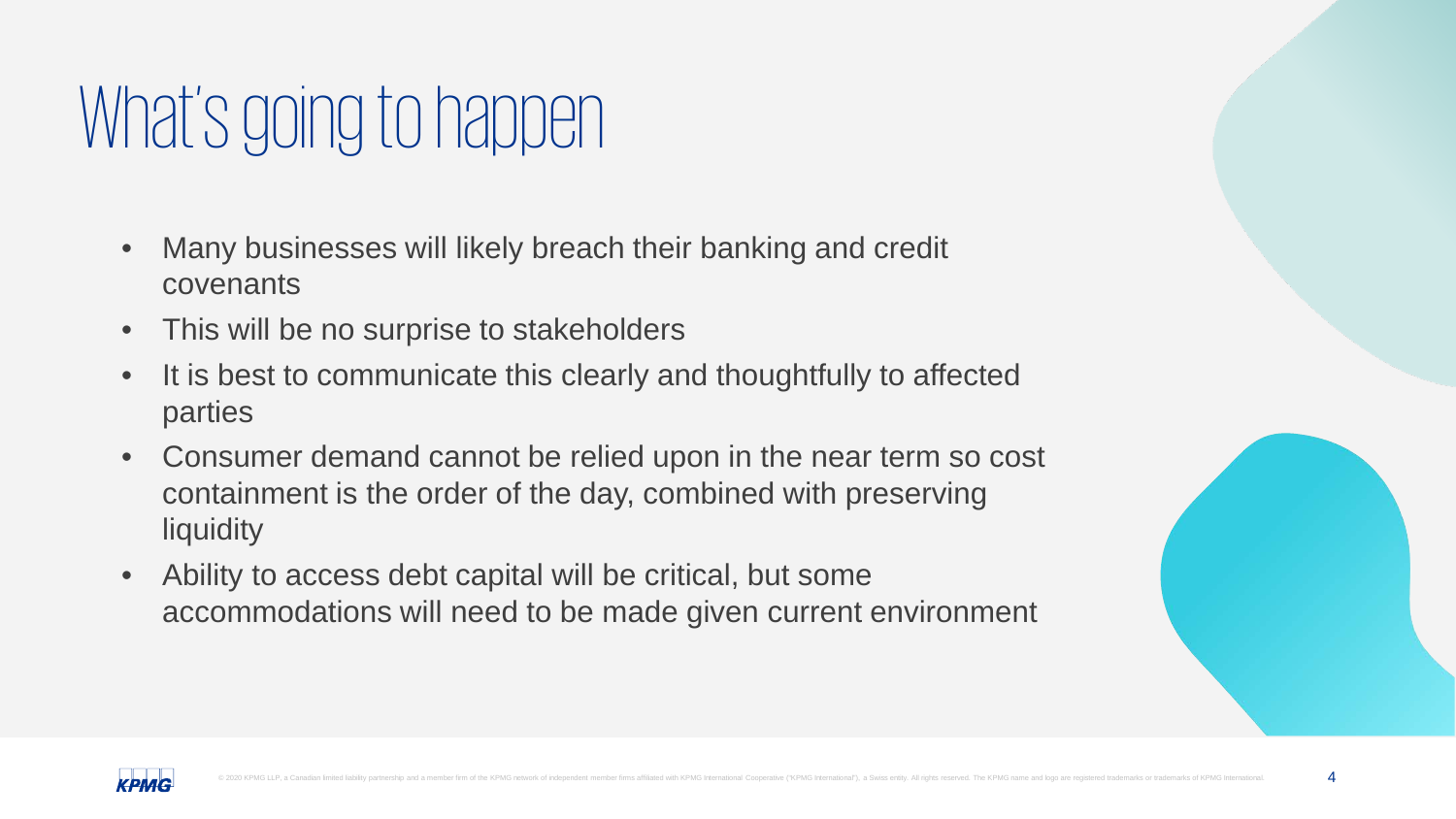#### The aftermath

- The spotlight is on manufacturing capacity as governments fight the COVID-19 pathogen
- New manufacturing opportunities will emerge for the North American region in the aftermath
- The USMCA will be a catalyst to a further review of the manufacturing supply chain and with a view of reducing dependency on foreign states for some products
- Reshoring is top of mind for the US Administration given the impact on the economic welfare and trade deficits



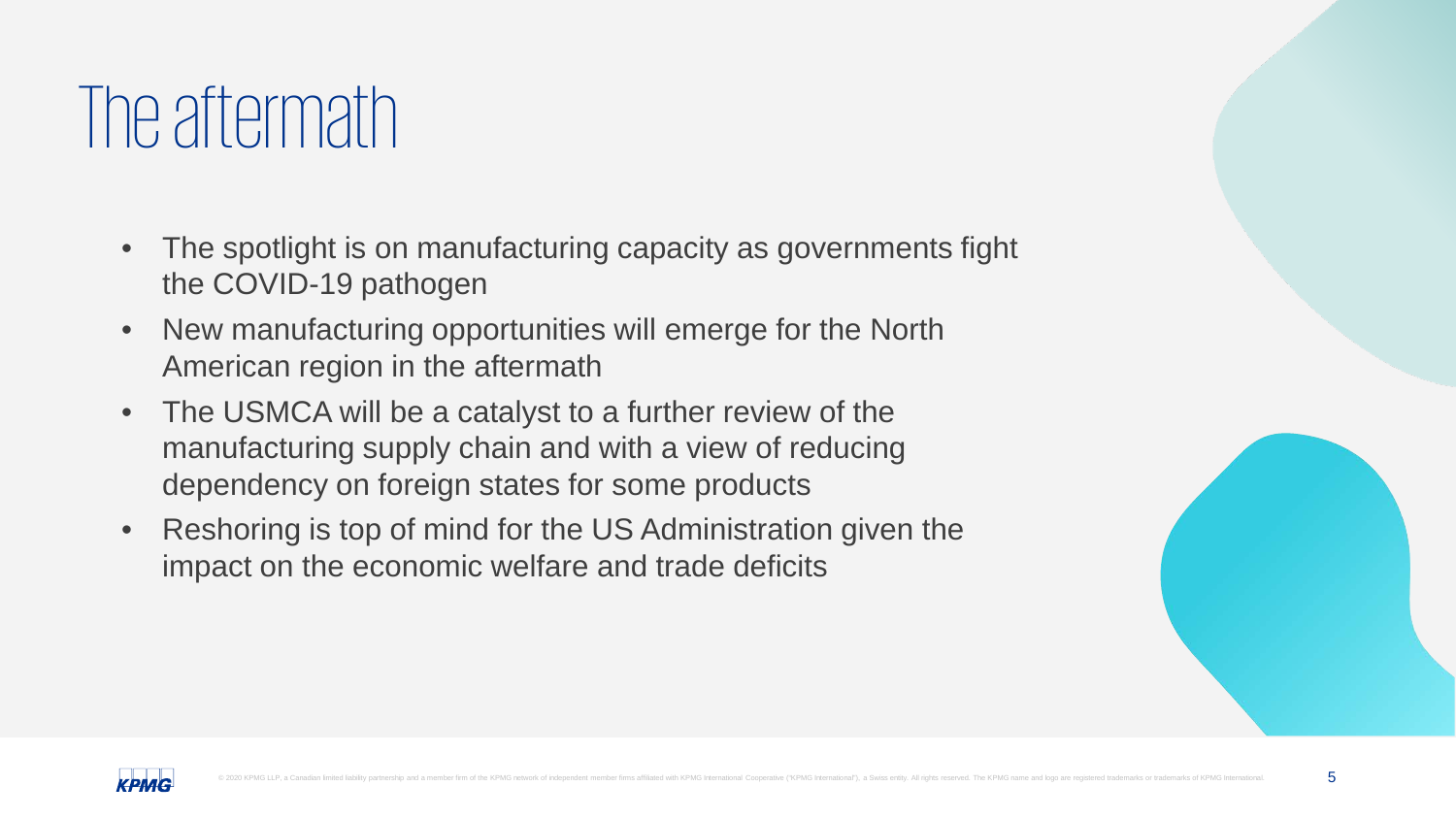# Thank you

#### **Peter Hatges**

**Partner** 

**KPMG in Canada**

**416-777-3614 | [phatges@kpmg.ca](mailto:phatges@kpmg.ca)**